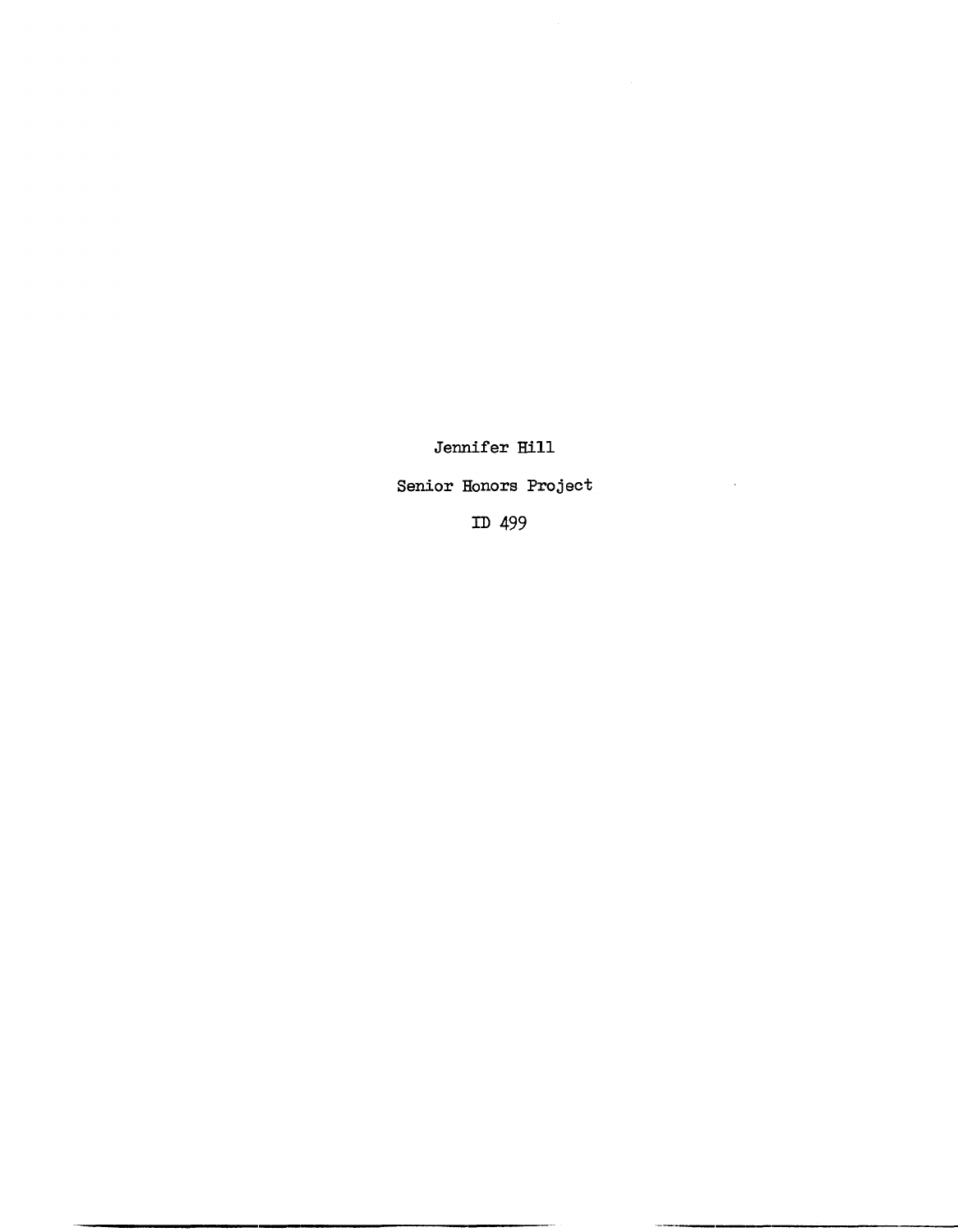

# CONTENTS

|                                                         | $(\text{pages})$ |
|---------------------------------------------------------|------------------|
|                                                         |                  |
|                                                         |                  |
|                                                         |                  |
| Mean Heights and Weights and Recommended Energy Intake6 |                  |
|                                                         |                  |
|                                                         |                  |
| Exercise and Weight Control12-13                        |                  |
|                                                         |                  |
| Dietary Guidelines for Americans15-16                   |                  |
|                                                         |                  |
|                                                         |                  |
|                                                         |                  |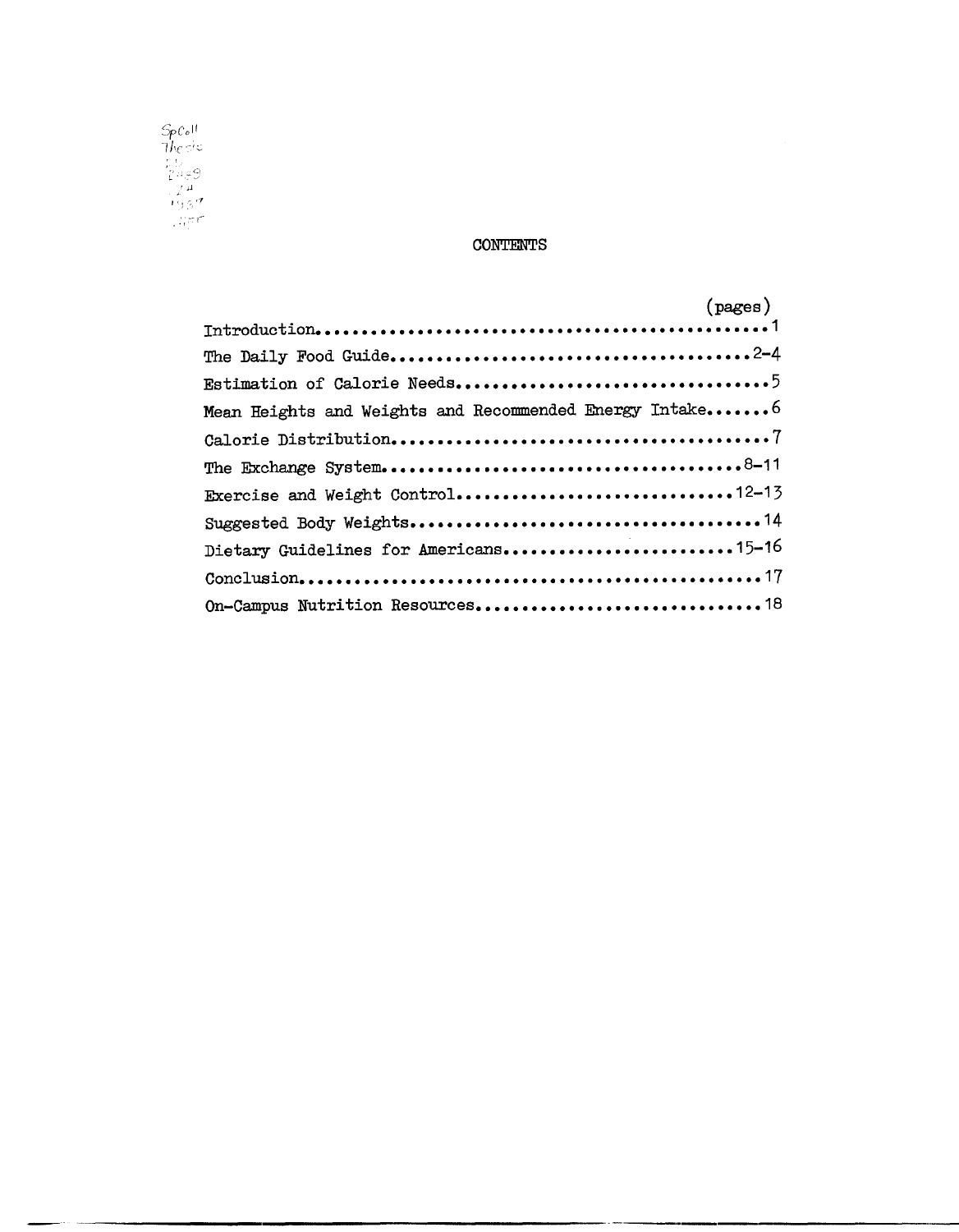The beginning of college-life or of life on your own involves many new decisions and responsibilities. One of the most important of these responsibilities is the proper nutritional care of your body. As you begin this stage of your life, you may already know a great deal about nutrition and how it helps your body function and have already assumed the responsibility for your diet. If you haven't, or if there are still some questions in your mind about how to apply the information that you already know to your current lifestyle, then it is time for you to begin shaping the patterns of healthy eating that will fuel your body and help to maintain its good health for the rest of your life.

This booklet will attempt to give you some of the basic information that you need to help you make the right food choices. The adequate nourishment of your body involves a series of daily choices such as; what to eat or what not to eat, how much to eat, and what to drink or what not to drink. One of the first tools that you can use to guide your food choices is knowledge concerning the four main food groups. The following pages contain a list and description of the four main food groups, recommended servings per day, and examples of food types and serving sizes.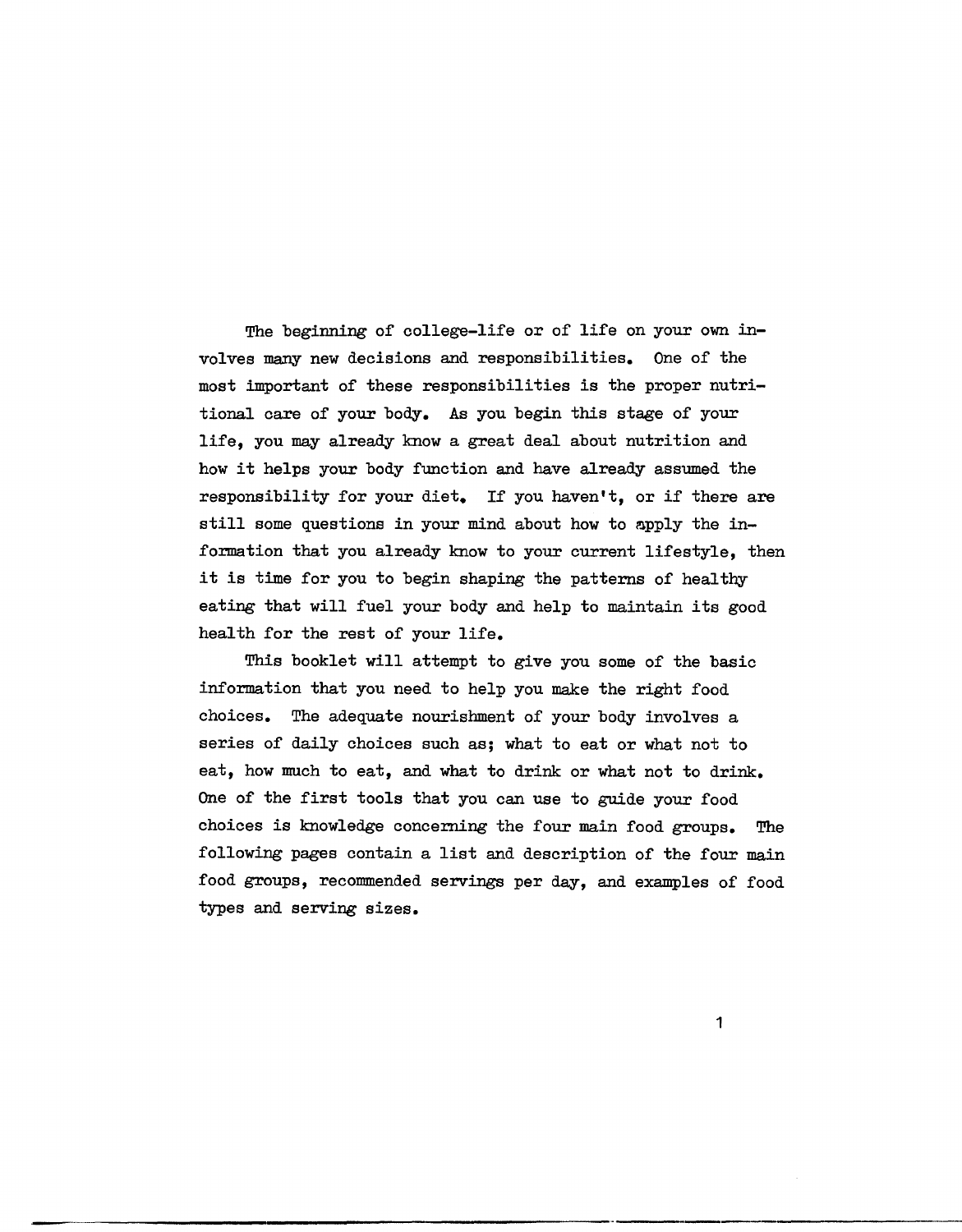#### The Daily Food Guide

The four food groupings and the daily food guide form a foundation for a good diet that will provide the essential nutrients. The groupings are used to sort foods by their protein, vitamin, and mineral contents. The daily food guide will supply the adult with approximately one half to two thirds of the needed energy allowance, and all the protein, vitamin A, riboflavin, ascorbic acid, calcium, and phosphorus needed. Almost all the thiamin and niacin allowances are provided, but the iron supply is about half that needed by the female adult. The zinc intake does not usually meet the RDA either. Other foods are added as necessary to meet energy and unknown trace mineral requirements, and to add palatability. These other foods may be more of the foods included in the four groupings, or others such as butter, margarine, other fats and oils, sugars, and refined cereal foods.

The milk group provides most of the calcium requirement along with riboflavin, high quality protein, other vitamins and minerals, carbohydrate, and fat. The meat group provides generous amounts of high quality protein along with iron, thiamin, riboflavin, niacin, vitamins B6 and B12, phosphorus, zinc, and other trace minerals. The bread and cereal group furnishes protein, carbohydrate, fiber, thiamin, niacin, iron, zinc, and other trace minerals, and the enriched products add additional iron, thiamin, riboflavin, and niacin. The vegetable and fruit group supplies fiber, vitamins, and minerals (particularly vitamins A and C).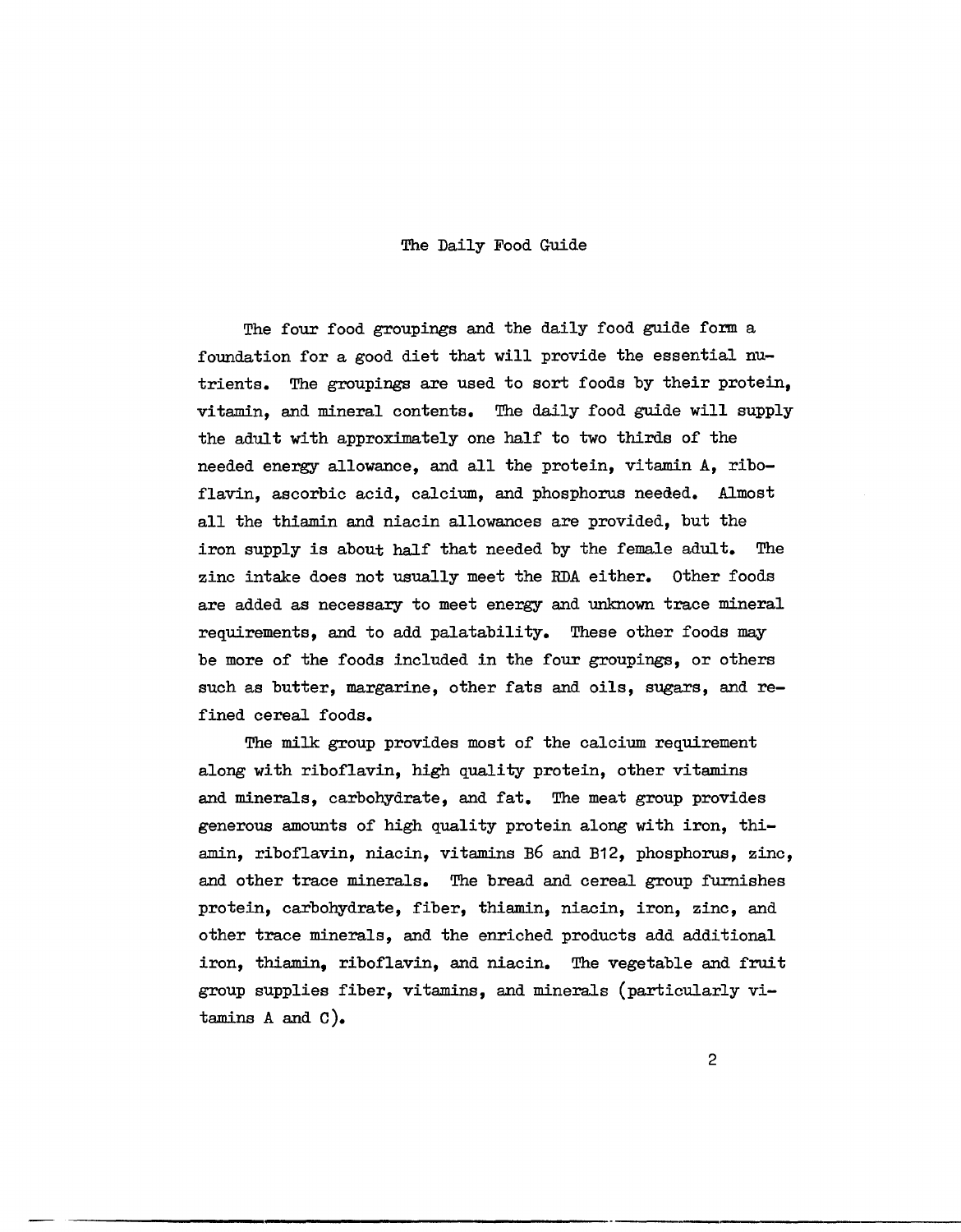### DAILY FOOD GUIDE

#### SERVINGS RECOMMENDED

#### MEAT GROUP 2 or more

**MILK GROUP** 

CHILD. under  $9... \dots 2$  to 3  $CHILD. 9 to 12......3 or more$ **TEENAGER •••••••••••• 4** or more ADULT.................2 or more PREGNANT WOMAN......3 or more NURSING WOMAN.......4 or more

VEGETABLE-FRUIT GROUP 4 or more, including:

1 good or 2 fair sources of vitamin C

#### SERVING RECOMMENDATIONS

2 to 3 ounces of lean cooked meat, poultry or fish. As alternates: 1 egg, 1/2 cup cooked dry beans or peas, or 2 tablespoons of peanut butter may replace 1/2 serving of meat.

One 8-ounce cup of fluid milk: whole, skim, buttermilk or evaporated or dry milk, reconstituted. As alternates: 1 1/3 ounces cheddar-type cheese, or 1 1/3 cups cottage cheese, 1 2/3 cups ice cream, 1 cup yogurt.

1/2 cup of vegetable or fruit; or a portion, for example, 1 medium apple, banana, or potato, half a medium grapefruit or cantaloupe.

Good sources: Grapefruit or grapefruit juice, orange or orange juice, cantaloupe, guava, mango, papaya, raw strawberries, broccoli, Brussels sprouts, green pepper, sweet red pepper.

Fair sources: Honeydew melon, lemon, tangerine or tangerine juice, watermelon, asparagus, cabbage, cauliflower, collards, garden cress, kale, kohlrabi, mustard greens, potatoes and sweet potatoes cooked in the jacket, rutabagas, spinach, tomatoes or tomato juice, turnip greens.

(continued)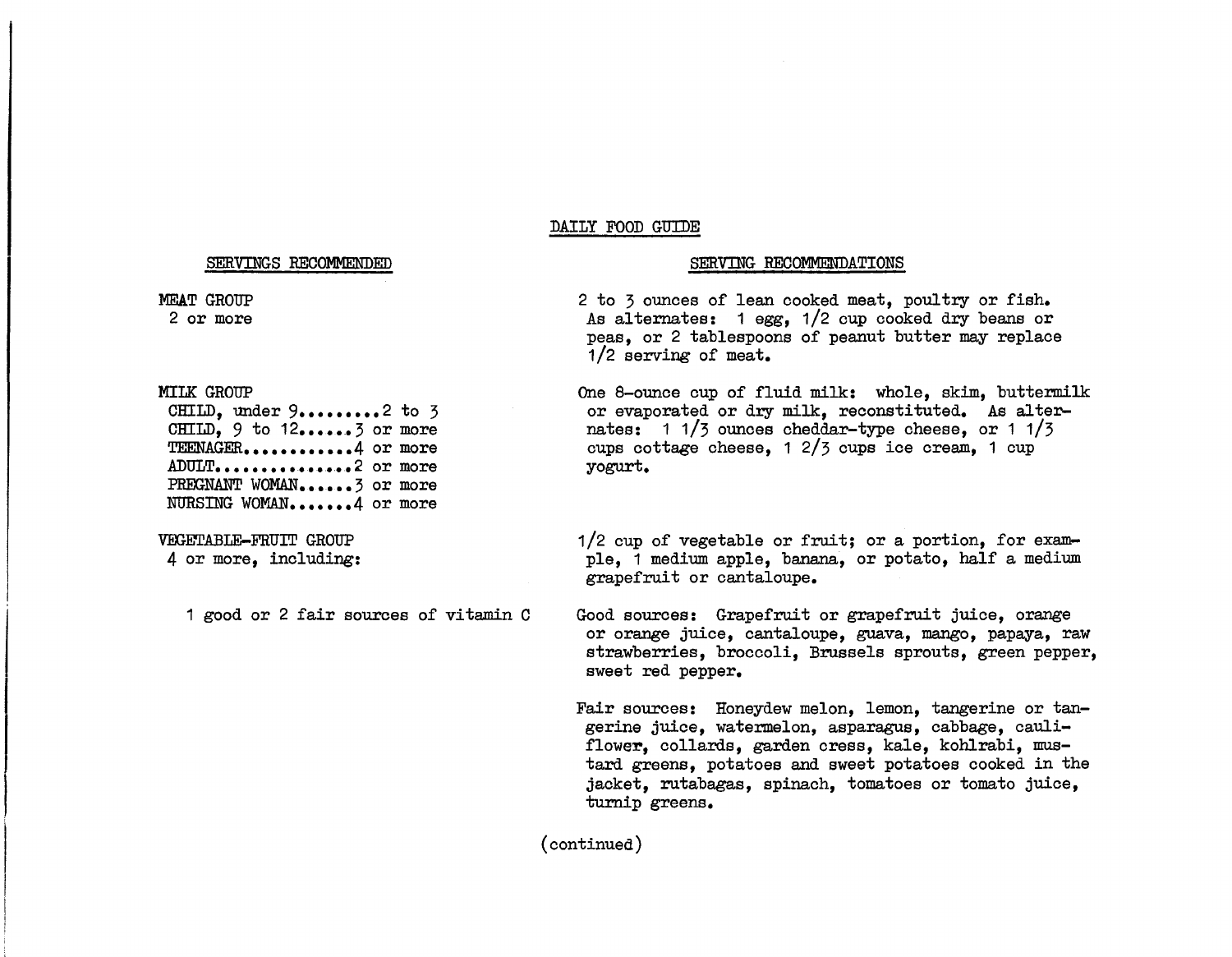1 good source of vitamin A-at least every other day BREAD-CEREAL GROUP 4 or more Good sources: Dark-green and deep-yellow vegetables and a few fruits, namely: apricots, broccoli, cantaloupe, carrots, chard, collards, cress, kale, mango, persimmon, pumpkin, spinach, sweet potatoes, turnip greens and other dark green leaves, winter squash. COUNT ONLY IF WHOLE-GRAIN OR ENRICHED. 1 slice of bread or similar serving of baked goods made with whole-grain or enriched flour, 1 ounce ready-to-eat cereal, 1/2 to 3/4 cup cooked cereal,

cornmeal, grits, spaghetti, macaroni, noodles, or rice.

OTHER WHOLESOME FOODS AS NEEDED To round out meals and meet energy requirements.

Source: Krause, M. *V.*, and Mahan, K.L.: Food, Nutrition, and Diet Therapy. W.B. Saunders Co., Philadelphia, Penn., 1984.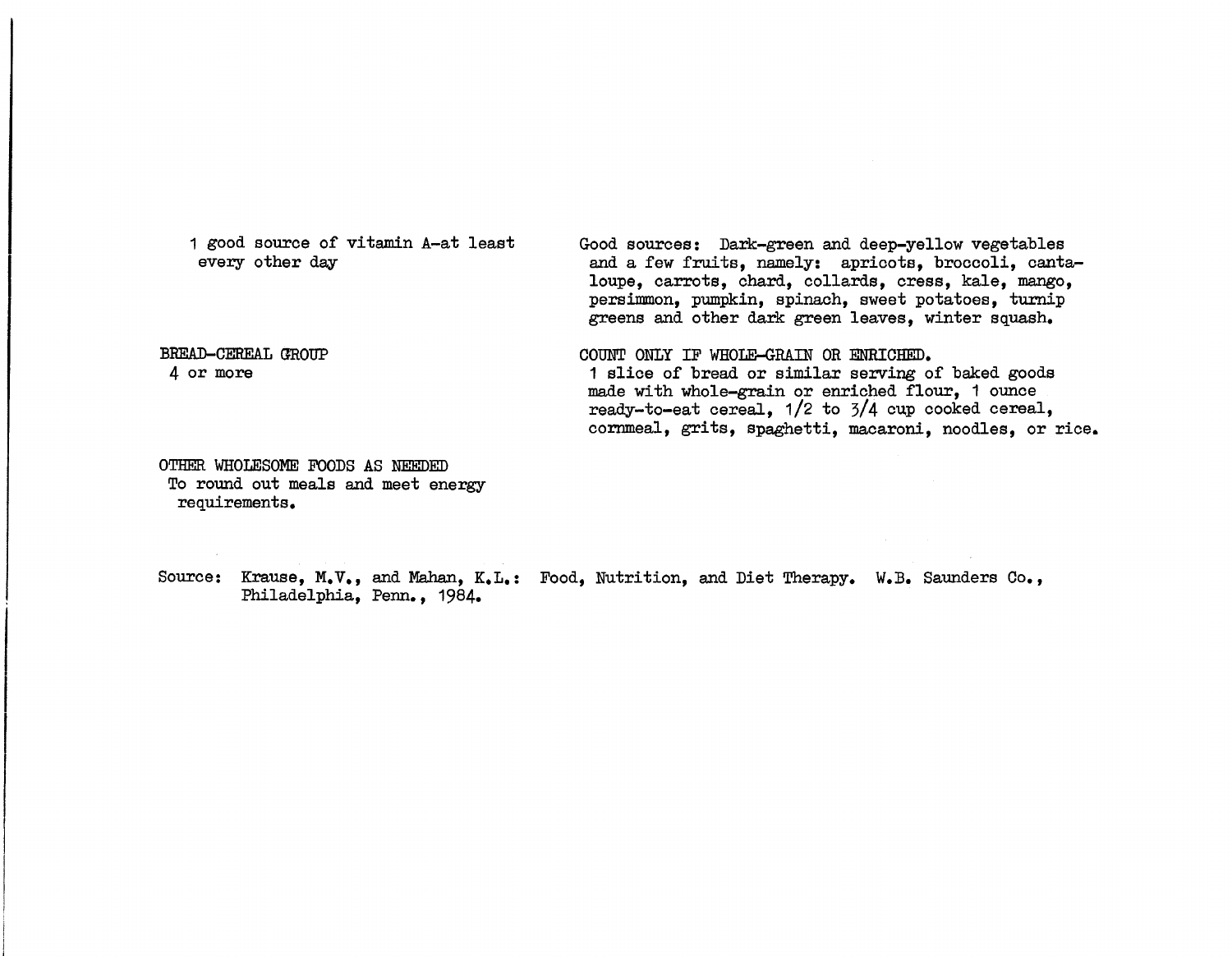# Estimation of Calorie Needs

A question that many people ask in planning their daily food intake is: "How do I know how many calories my body needs'?" You can obtain a rough estimation of the number of calories required by your body on a daily basis by using these four steps:

- 1. Convert your weight in pounds to kilograms by dividing it by 2.2 pounds/kilogram.
- 2. Use this formula: Females  $(0.95 \text{ kcal X Weight}_{kg} \times 24 \text{ hours/day})$ Males  $(1-0 \text{ kcal } X \text{ Weight}_{kg} X 24 \text{ hours/day})$
- 3. MUltiply the number you calculated in step 2 by 0.4, then add this number to the original.

```
4. Add 100 kcal. per mile of special exercise per week. 
Example:
```
The calorie requirements of a 120 pound female who jogs 7 miles per week:

- 1. 120 pounds/2.2 =  $54.5 \text{ kg}$ .
- 2.  $(0.95 \text{ kcal X } 54.5 \text{ kg. X } 24 \text{ hr. s}) = 1243 \text{ kcal.}$
- 3. 1243 X .4 = 497  $1243 + 497 = 1740$
- 4.  $7$  miles X 100 kcal = 700 kcals per week 700 divided by 7 days per week =  $100$  kcals per day  $1740 + 100 = 1840$  total kcals required per day

You can check your calculations of your energy needs by the use of the chart on the following page.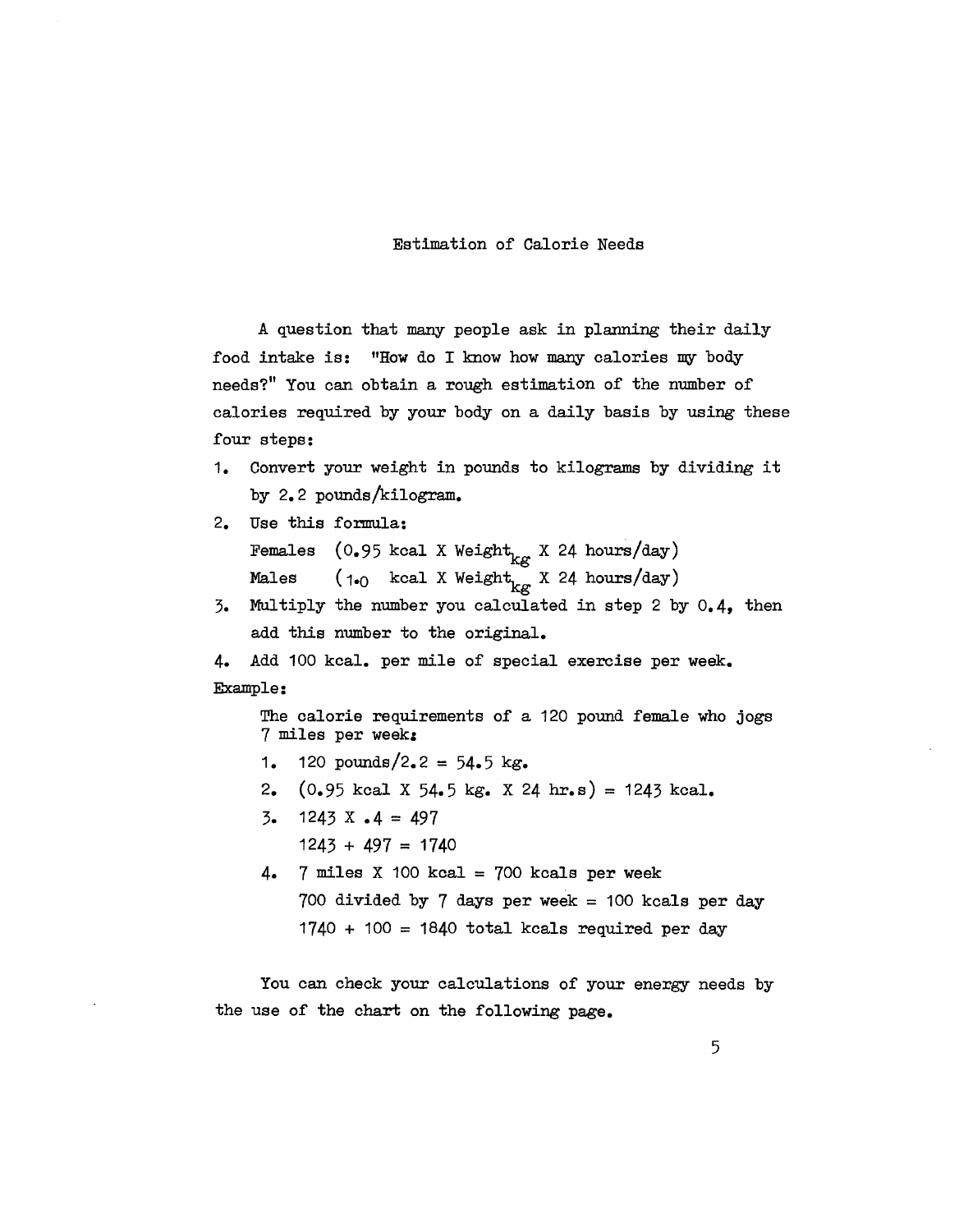| CATEGORY  | AGE         |                  | WEIGHT           | <b>HEIGHT</b>  |                 | ENERGY NEEDS (WITH RANGE)       |               |                        |
|-----------|-------------|------------------|------------------|----------------|-----------------|---------------------------------|---------------|------------------------|
|           | (years)     | $(kg_{\bullet})$ | $(1b_{\bullet})$ | $cm_{\bullet}$ | $\mathsf{in.}$  | $\left( \mathrm{kcal}\right)$ . |               | (MJ.                   |
| Infants   | $0.0 - 0.5$ | 6                | $\overline{13}$  | 60             | $\overline{24}$ | kg X 115                        | $(95 - 145)$  | $kg \overline{X}$ 0.48 |
|           | $0.5 - 1.0$ | 9                | 20               | 71             | 28              | X 105<br>kg                     | $(80 - 135)$  | X 0.44<br>kg           |
| Children  | $1 - 3$     | 13               | 29               | 90             | 35              | 1300                            | (900–1800)    | 5.5                    |
|           | $4 - 6$     | 20               | 44               | 112            | 44              | 1700                            | 1300-2300     | 7.1                    |
|           | $7 - 10$    | 28               | 62               | 132            | 52              | 2400                            | 1650-3300     | 10.1                   |
| Males     | $11 - 14$   | 45               | 99               | 157            | 62              | 2700                            | 2000-3700     | 11.3                   |
|           | $15 - 18$   | 66               | 145              | 176            | 69              | 2800                            | 2100-3900     | 11.8                   |
|           | $19 - 22$   | 70               | 154              | 177            | 70              | 2900                            | 2500-3300     | 12.2                   |
|           | $23 - 50$   | 70               | 154              | 178            | 70              | 2700                            | $2300 - 3100$ | 11.3                   |
|           | 51–75       | 70               | 154              | 178            | 70              | 2400                            | 2000-2800     | 10.1                   |
|           | $76+$       | 70               | 154              | 178            | 70              | 2050                            | 1650-2450     | 8,6                    |
| Females   | $11 - 14$   | 46               | 101              | 157            | 62              | 2200                            | 1500-3000     | 9.2                    |
|           | $15 - 18$   | 55               | 120              | 163            | 64              | 2100                            | 1200-3000     | 8,8                    |
|           | $19 - 22$   | 55               | 120              | 163            | 64              | 2100                            | 1700-2500     | 8,8                    |
|           | $23 - 50$   | 55               | 120              | 163            | 64              | 2000                            | 1600-2400     | 8.4                    |
|           | $51 - 75$   | 55               | 120              | 163            | 64              | 1800                            | 1400-2200     | 7.6                    |
|           | $76+$       | 55               | 120              | 163            | 64              | 1600                            | 1200-2000)    | 6.7                    |
| Pregnancy |             |                  |                  |                |                 | $+300$                          |               |                        |
| Lactation |             |                  |                  |                |                 | $+500$                          |               |                        |

# MEAN HEIGHTS AND WEIGHTS AND RECOMMENDED ENERGY INTAKE

Note: The energy allowances for the young adults are for men and women doing light work.

Source: Food and Nutrition Board, National Research Council: Recommended Dietary Allowances. 9th ed. Washington D.C., National Academy of Sciences. 1980.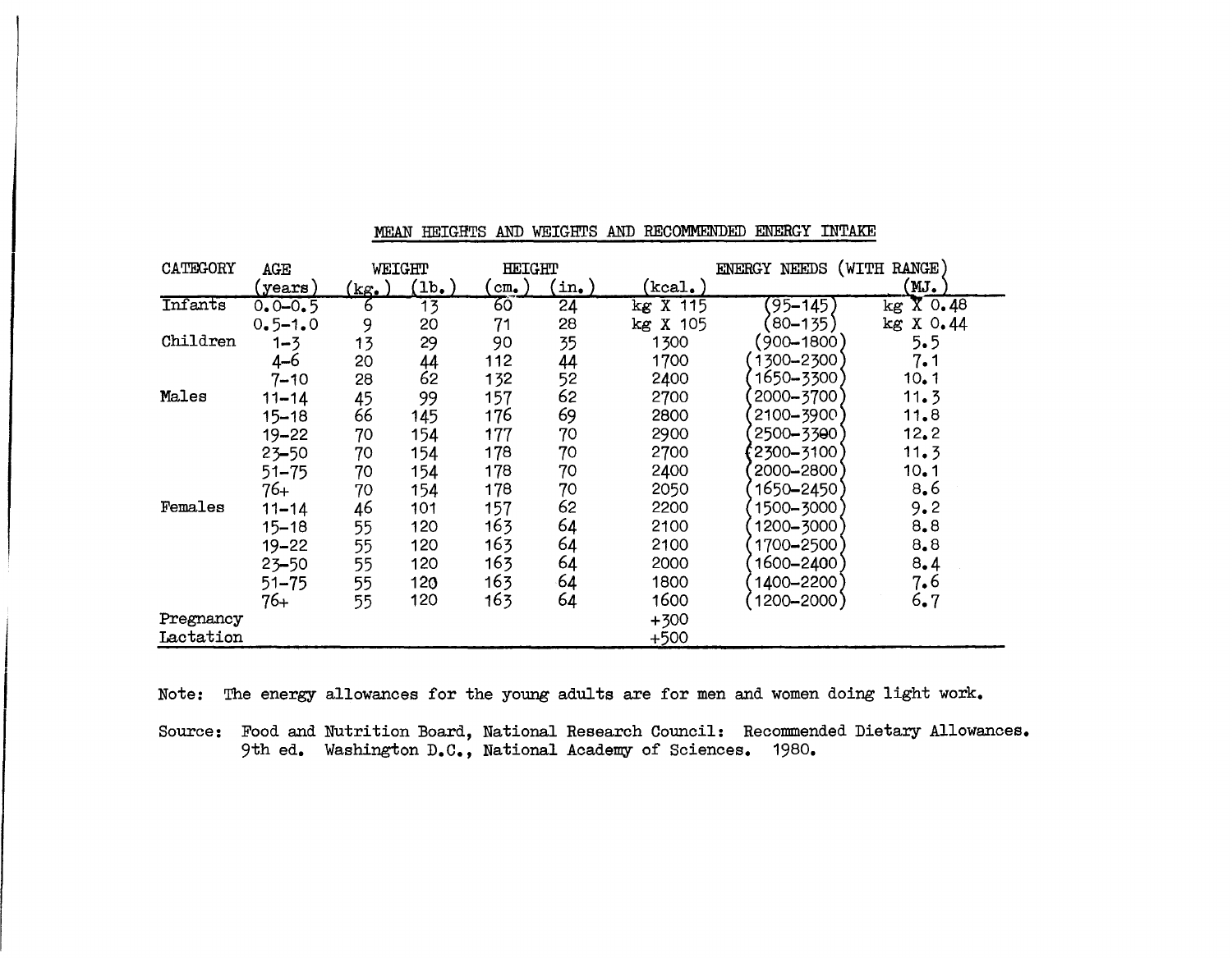## Calorie Distribution

The next step is the appropriate distribution of your calculated calories in the diet between carbohydrates, proteins, and fats.

The recommended calorie distribution is as follows:

 $50%~of~kcal. = Carbohydrate~(CHO)$  $20%~of~kcal. = Protein~(PRO)$  $30%~of~kcal. = Fat~(FAT)$ 

To apply this to the previous calculations, take the number calculated of 1840 kcal./day and distribute the calories in this manner:

|  |  |  | $0.5$ X 1840 = 50% = 920 kcal. CHO    |  |
|--|--|--|---------------------------------------|--|
|  |  |  | $0.2$ X 1840 = 20% = 368 kcal. PRO    |  |
|  |  |  | $0.3$ X 1840 = $30\%$ = 552 kcal. FAT |  |

Next these caloric values must be converted to grams by using these values:

|  |  | grams of $CHO = kcal$ . $CHO$ | 4 kcal/gram   |
|--|--|-------------------------------|---------------|
|  |  | grams of $PRO$ = $kcal$ . PRO | $4$ kcal/gram |
|  |  | grams of $FAT = kca1$ . $FAT$ | 9 kcal. /gram |

Example:

 $\frac{920 \text{ kcal. } \text{CHO}}{4 \text{ kcal. } \text{/gram}}$  = 230 grams of CHO needed daily  $\frac{368 \text{ kcal. PRO}}{4 \text{ kcal.}/\text{gram}}$  = 92 grams of PRO needed daily  $552$  kcal.  $FAT$  = 61 grams of FAT needed daily<br>9 kcal./gram

These calculations can be used to apply the exchange system for meal planning outlined on the following pages.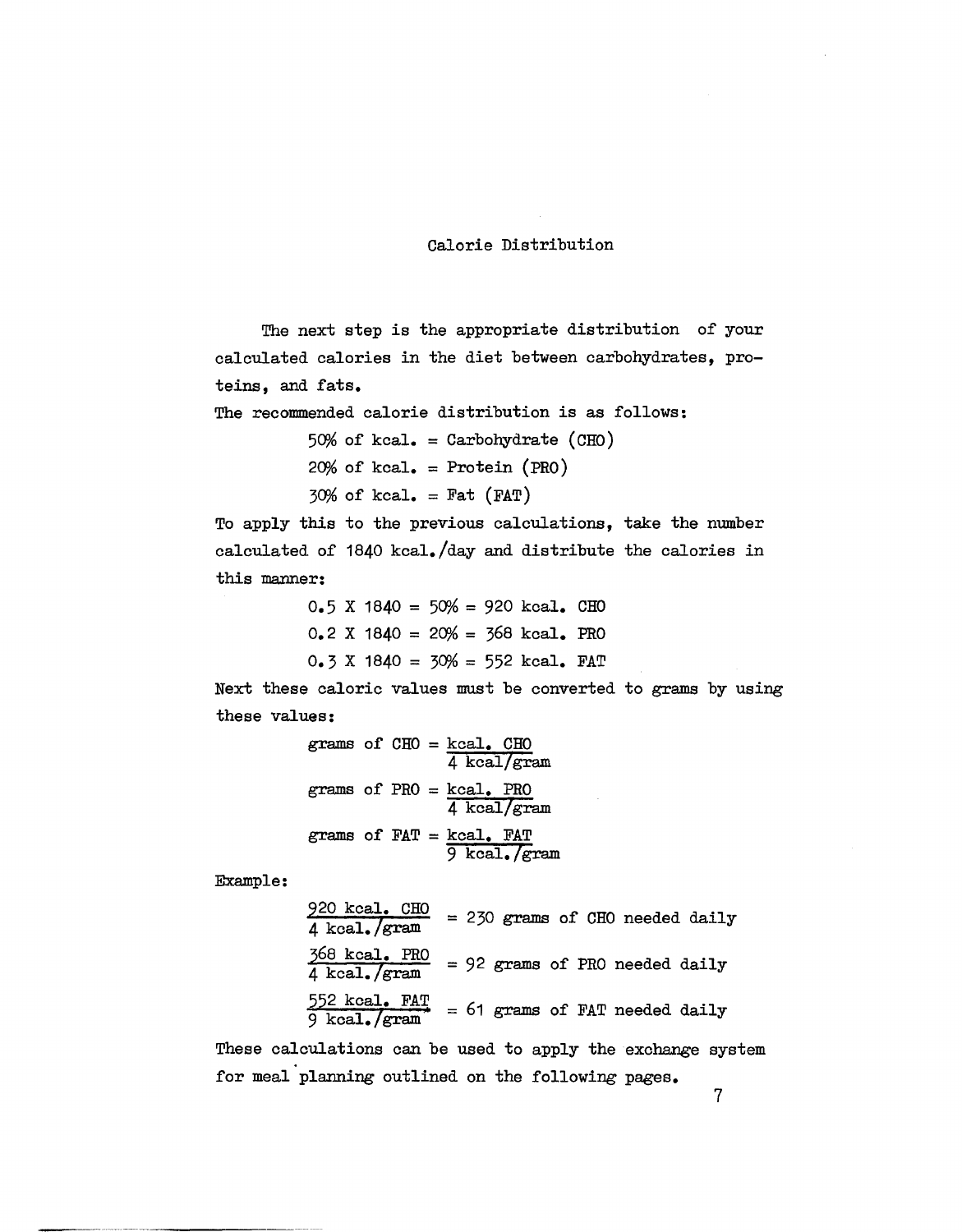## The Exchange System

The exchange system differs from the four main food groupings in that it pays special attention to kcalories, proportions of carbohydrate, protein, and fat, and portion sizes. The food portions listed together as an exchange group will have approximately the same number of kcalories and the same amounts of energy nutrients (CHO, PRO, and FAT). There are six lists of foods making up the exchange system, and following is a list of the groups and examples of typical representatives of each:

|             |  | LIST 1: Milk Exchanges: 1 cup skim milk                                                                                                    | 1 cup yogurt made from skim milk<br>1 cup buttermilk<br>1/2 cup evaporated milk       |   |
|-------------|--|--------------------------------------------------------------------------------------------------------------------------------------------|---------------------------------------------------------------------------------------|---|
|             |  | LIST 2: Fruit Exchanges: 1/2 small banana                                                                                                  | 1 small apple<br>1/2 grapefruit<br>1/2 cup orange juice                               |   |
|             |  | LIST 3: Vegetable<br>Exchanges:                                                                                                            | $1/2$ cup green beans<br>$1/2$ cup carrots<br>$1/2$ cup greens<br>1/2 cup beets       |   |
|             |  | LIST 4: Bread Exchanges:<br>(includes<br>starchy<br>vegetables as $1/2$ cup corn<br>well as pasta 1 small potato<br>and grain<br>products) | 1 slice bread<br>$3/4$ cup ready-to-eat cereal<br>1/2 cup cooked beans                |   |
|             |  | LIST 5: Meat Exchanges: 1 oz. lean meat                                                                                                    | 1 oz. chicken meat<br>1 oz. any fish<br>$1/4$ cup canned tuna<br>1 oz. low-fat cheese |   |
| (continued) |  |                                                                                                                                            |                                                                                       | 8 |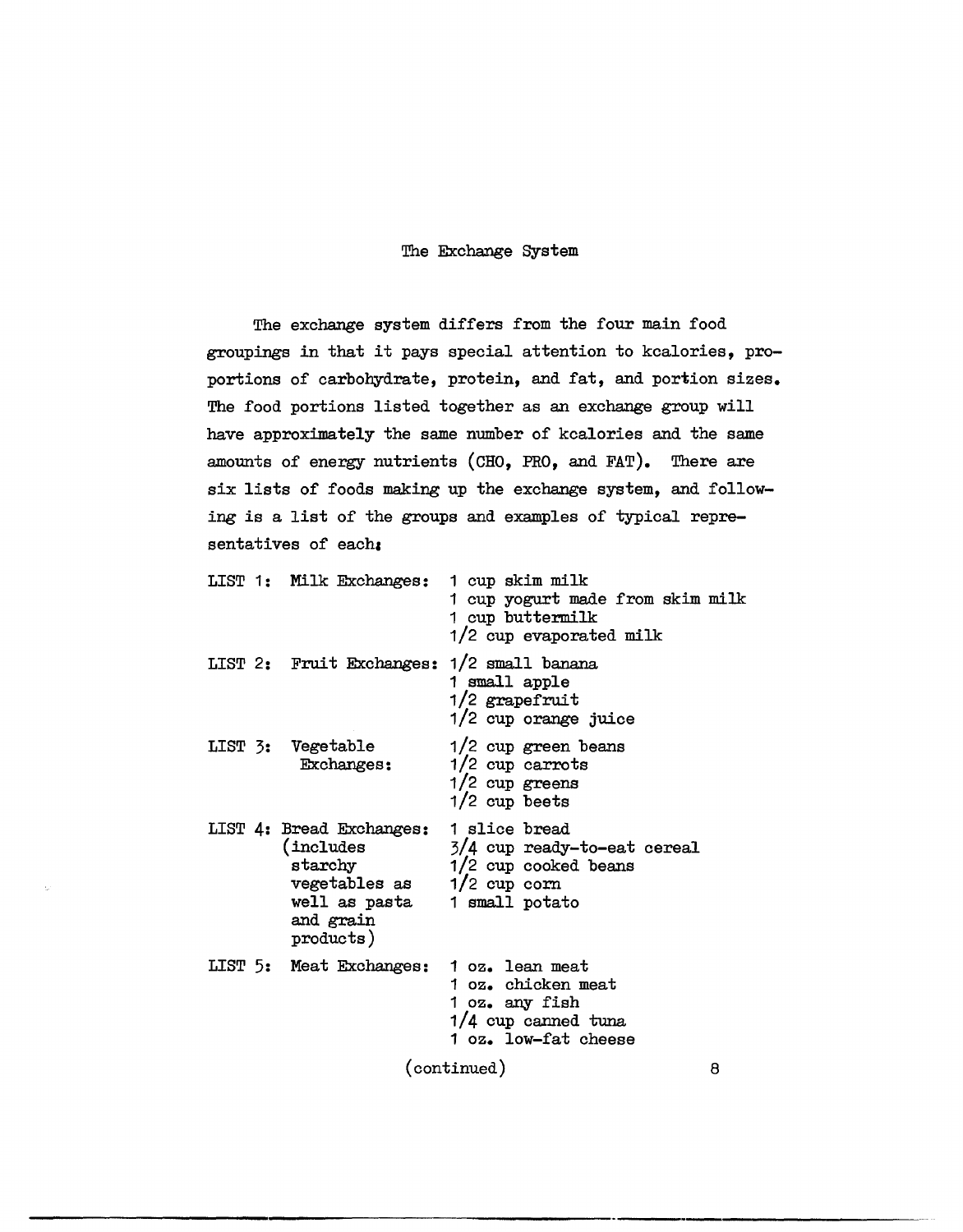LIST 6: Fat Exchanges: 1 tsp. butter 1 tsp. margarine <sup>1</sup>tsp. any oil 1 tbsp. salad dressing 1 strip crisp bacon 5 small olives

Copies of Exchange Lists for Meal Planning may be purchased from: The American Dietetic Association 430 N. Michigan Ave. Chicago, I1. 60611

-----,----------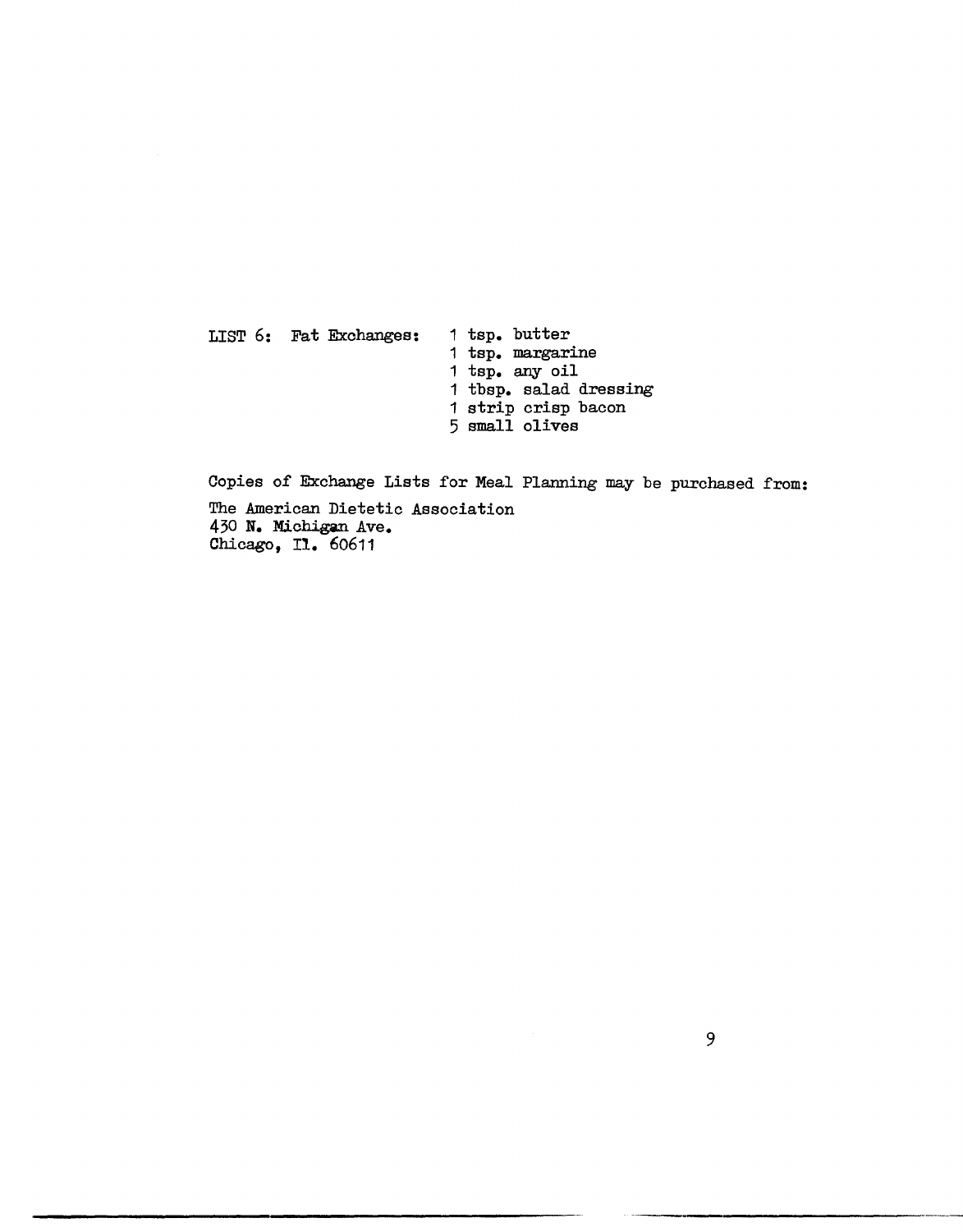In deciding upon the correct number of exchanges to use from each list, you must consider the CHO, PRO, and FAT values pertaining to each group:

| 1.            | Milk Exchanges: 12 g. CHO, 8 g. PRO, and 1 g. FAT                 |                                                                       |            |  |                                                                 |                                           |  |
|---------------|-------------------------------------------------------------------|-----------------------------------------------------------------------|------------|--|-----------------------------------------------------------------|-------------------------------------------|--|
| $2_{\bullet}$ | Fruit Exchanges: $15 g_e$ . CHO, 0 g. PRO, and 0 g. FAT           |                                                                       |            |  |                                                                 |                                           |  |
| 3.            | Vegetable<br>Exchanges:                                           |                                                                       |            |  | $5 \text{ g. }$ CHO, 2 $\text{g. }$ PRO, and 0 $\text{g. }$ FAT |                                           |  |
| 4.            | Bread Exchanges: 15 $g_e$ . CHO, 3 $g_e$ . PRO, and 1 $g_e$ . FAT |                                                                       |            |  |                                                                 |                                           |  |
|               | 5. Meat Exchanges: $0 g$ . CHO, 7 $g$ . PRO, and 5 $g$ . FAT      |                                                                       |            |  |                                                                 |                                           |  |
|               | 6. Fat Exchanges: $0 g$ . CHO, $0 g$ . PRO, and $5 g$ . FAT       |                                                                       |            |  |                                                                 |                                           |  |
|               | The next step is to distribute the exchanges to give you          |                                                                       |            |  |                                                                 |                                           |  |
|               | the grams of CHO, PRO, and FAT desired:                           |                                                                       |            |  |                                                                 |                                           |  |
|               | Example:                                                          |                                                                       |            |  |                                                                 |                                           |  |
|               | $#$ of Exchanges                                                  |                                                                       | 230 g. CHO |  |                                                                 | 92 $g_{\bullet}$ PRO 61 $g_{\bullet}$ FAT |  |
| MILK          | $\sim$ 2                                                          | (X 12) 24                                                             |            |  |                                                                 | $(X 8)$ 16 $(X 1)$ 2                      |  |
|               | FRUIT $4$                                                         | (X 15) 60                                                             |            |  |                                                                 |                                           |  |
| VEG.          | $\overline{3}$                                                    | $(X 5)$ 15                                                            |            |  | $(X 2)$ 6                                                       |                                           |  |
|               | BREAD <sub>9</sub>                                                | (X 15) 135                                                            |            |  |                                                                 | $(X 3)$ 27 $(X 1) 9$                      |  |
| <b>MEAT</b>   | $\overline{6}$                                                    |                                                                       | 234 g. CHO |  | (X 7) 42                                                        | (X 5) 30                                  |  |
| FAT           | $\overline{4}$                                                    |                                                                       |            |  |                                                                 | 91 $g_e$ PRO $(X 5)$ 20                   |  |
|               |                                                                   |                                                                       |            |  |                                                                 | 61 $g_{\bullet}$ FAT                      |  |
|               | Total calories: 234 g. X 4 kcal/g. = 936 kcal.                    |                                                                       |            |  |                                                                 |                                           |  |
|               | $+$                                                               | 91 $g$ . X 4 kcal/ $g$ . = 364 kcal.<br>61 g. X 9 kcal/g. = 549 kcal. |            |  |                                                                 |                                           |  |
|               |                                                                   |                                                                       |            |  | 1849 kcal.                                                      |                                           |  |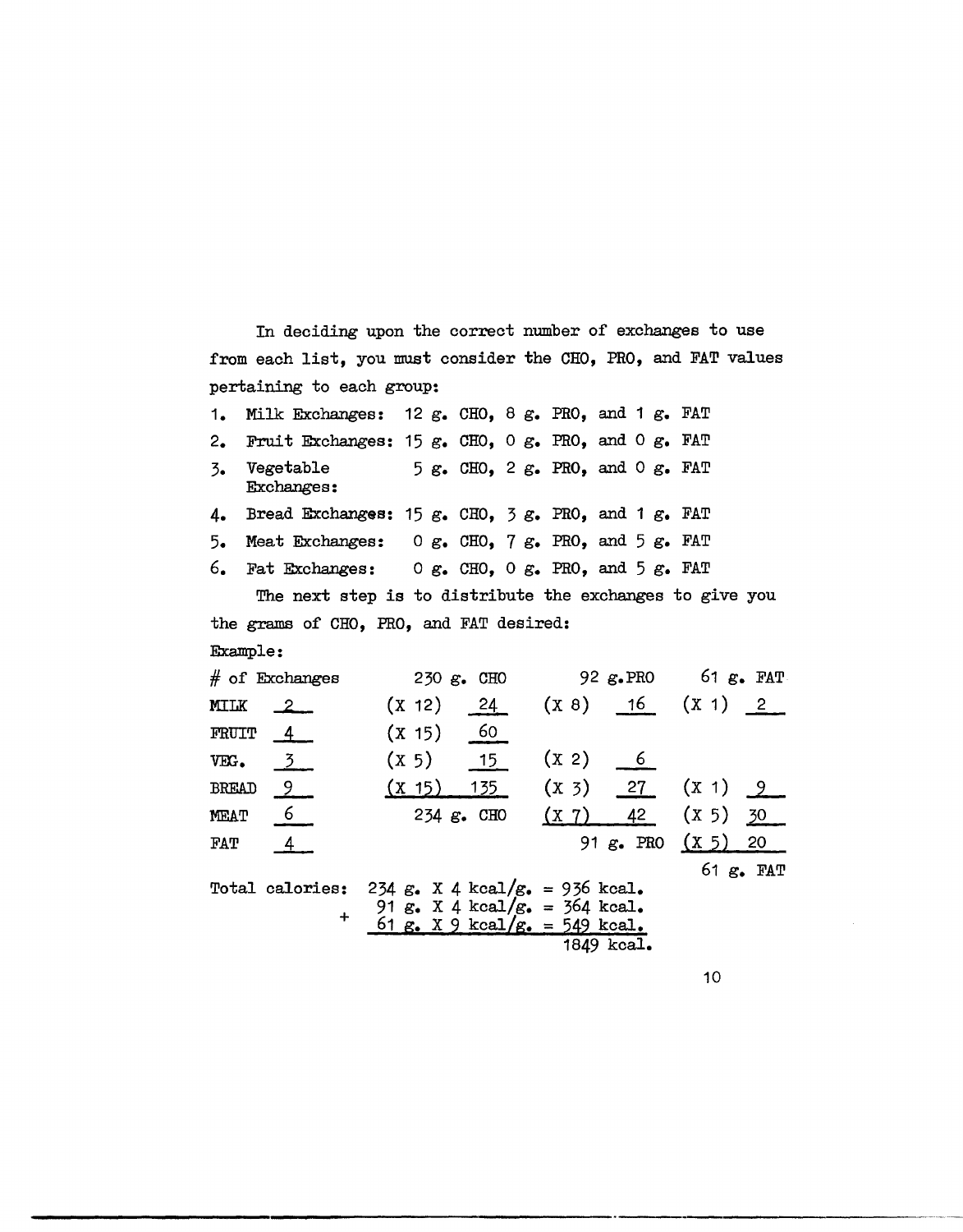Now you are ready to use the exchange system to establish a meal pattern that will suit your lifestyle and preferences: Example:

|                             | Breakfast S Lunch S |   | Dinner S |  |
|-----------------------------|---------------------|---|----------|--|
| <b>MILK</b><br>$\mathbf{2}$ |                     |   |          |  |
| FRUIT                       |                     |   |          |  |
| VEG.                        |                     |   | 2        |  |
| <b>BREAD</b>                | 2                   | 3 | 3        |  |
| <b>MEAT</b><br>0            |                     | 3 |          |  |
| FAT                         |                     |   |          |  |

 $(S = \text{Snack})$ 

The final step in the use of the exchange system is to decide upon a menu, using the meal pattern and the exchange lists as a guide. This may involve an actual written list of food items, or the selection of food items in accordance with your meal pattern throughout the day. The exchange system can be a very useful tool for those individuals interested in weight control and the specific calculation and distribution of their caloric intake.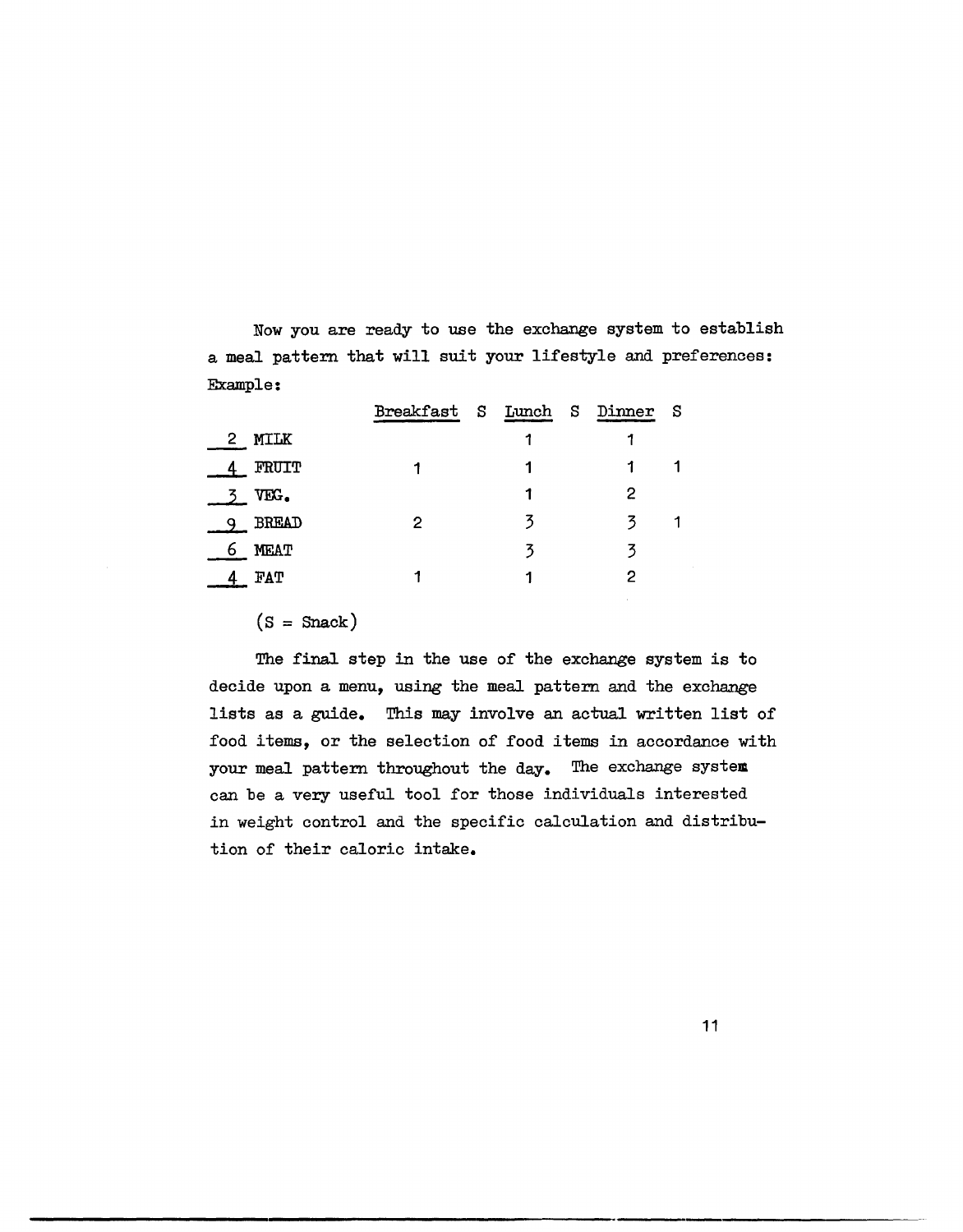#### Exercise and Weight Control

Weight control involves controlling the amount of body fat that you carry. The principles of weight control include weight maintenance, weight gain, and weight loss. In weight maintenance, the calories that you take in equal the calories taht you expend in activities or exercise. In weight gain, you are taking in more calories than you are expending. In weight loss, you are expending more calories than you are taking in. Weight loss is achieved through a combination of diet and exercise:

A pound of fat contains 3500 calories thus to lose one pound of fat in a week, 3500 calories divided by seven days equals a 500 calorie deficit per day. This is subtracted from the total number of calories that you\_calculated previously. A one pound per week weight loss is recommended for a total loss of from 10 to 20 pounds. A two pound per week weight loss is recommended for a total loss of 20 pounds or more:

 $3500 \text{ cal.}$ /pound of fat divided by  $7 = 500 \text{ calorie}$ deficit per day for loss of 10-20 pounds. 7000 cal./pound of fat divided by  $7 = 1000$  calorie deficit per day for loss of 20+ pounds.

Exercise goes hand-in-hand with diet in the concept of weight control. Recommended exercise involves aerobic activities which promote the supply and use of oxygen. Aerobic activities are exercise such as aerobic dance, swimming, jogging, and bicycling. The recommendations for aerobic exercise include a frequency of a minimum of three sessions per week, a duration of twenty to thirty minutes, and an intensity of 75% of your capacity, or at your training heart rate. Your 12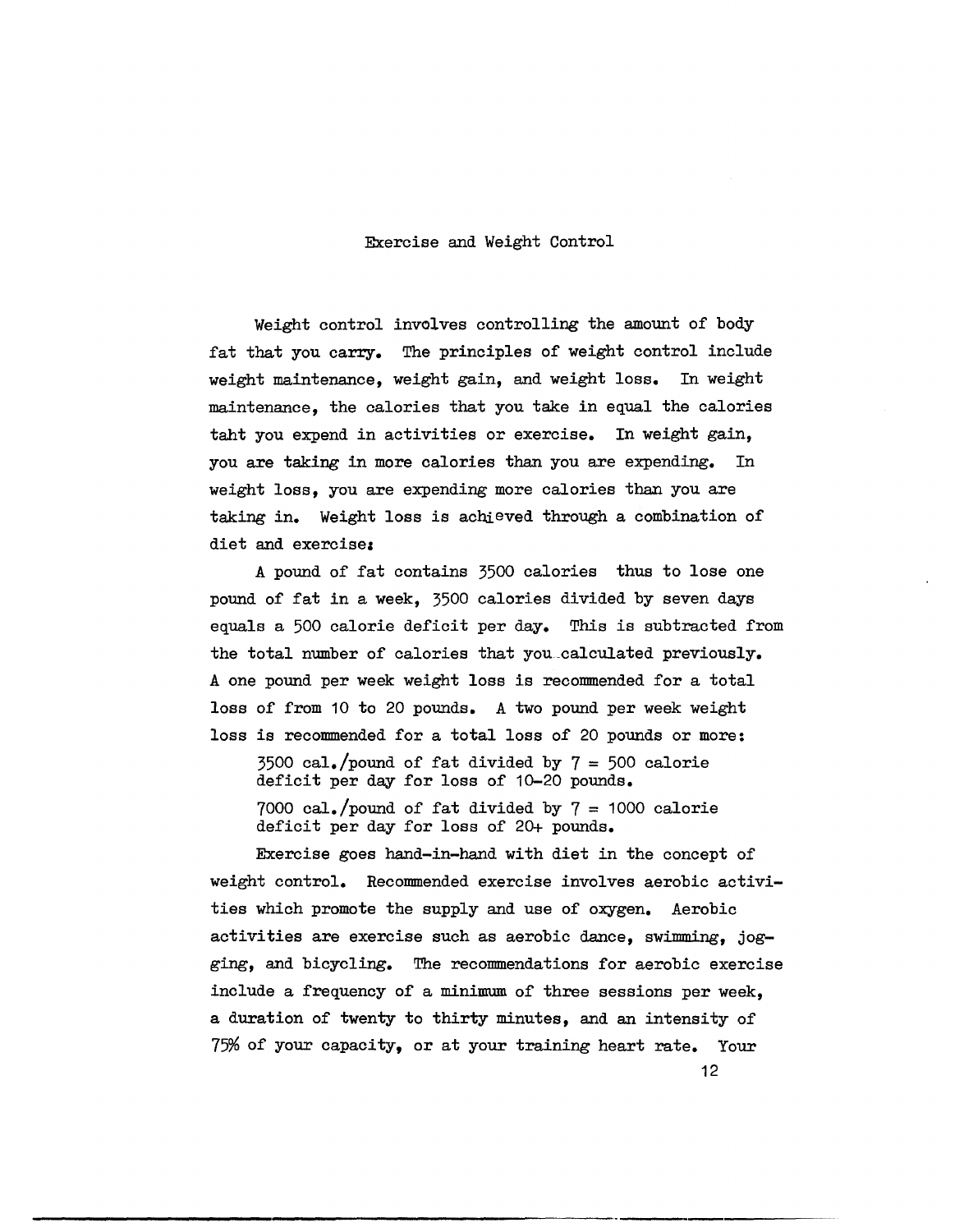training heart rate =  $75%$  of the difference between your maximum heart rate and your resting heart rate, plus your resting heart rate. Your maximum heart rate = 220 - your age. Your resting heart rate can be determined by taking your pulse and counting the number of pulsations or beats for 6 seconds and then multiplying this by 10 to get the number of heartbeats per minute. Your pulse can be taken at the radial artery which runs up the wrist on the thumb side. To take your pulse, place your index and middle fingers just below the base of your thumb, press lightly, and count the pulsations.

Example:

For a twenty year old person with a resting heart rate of 80 beats per minute: Maximum Heart Rate(MHR) =: 220 - 20 = 200 Resting Heart Rate(RHR) = 80  $(MHR - RHR)$  X .75 + RHR  $(200 - 80)$  X.75 = 90 + 80 = 170 Training Heart Rate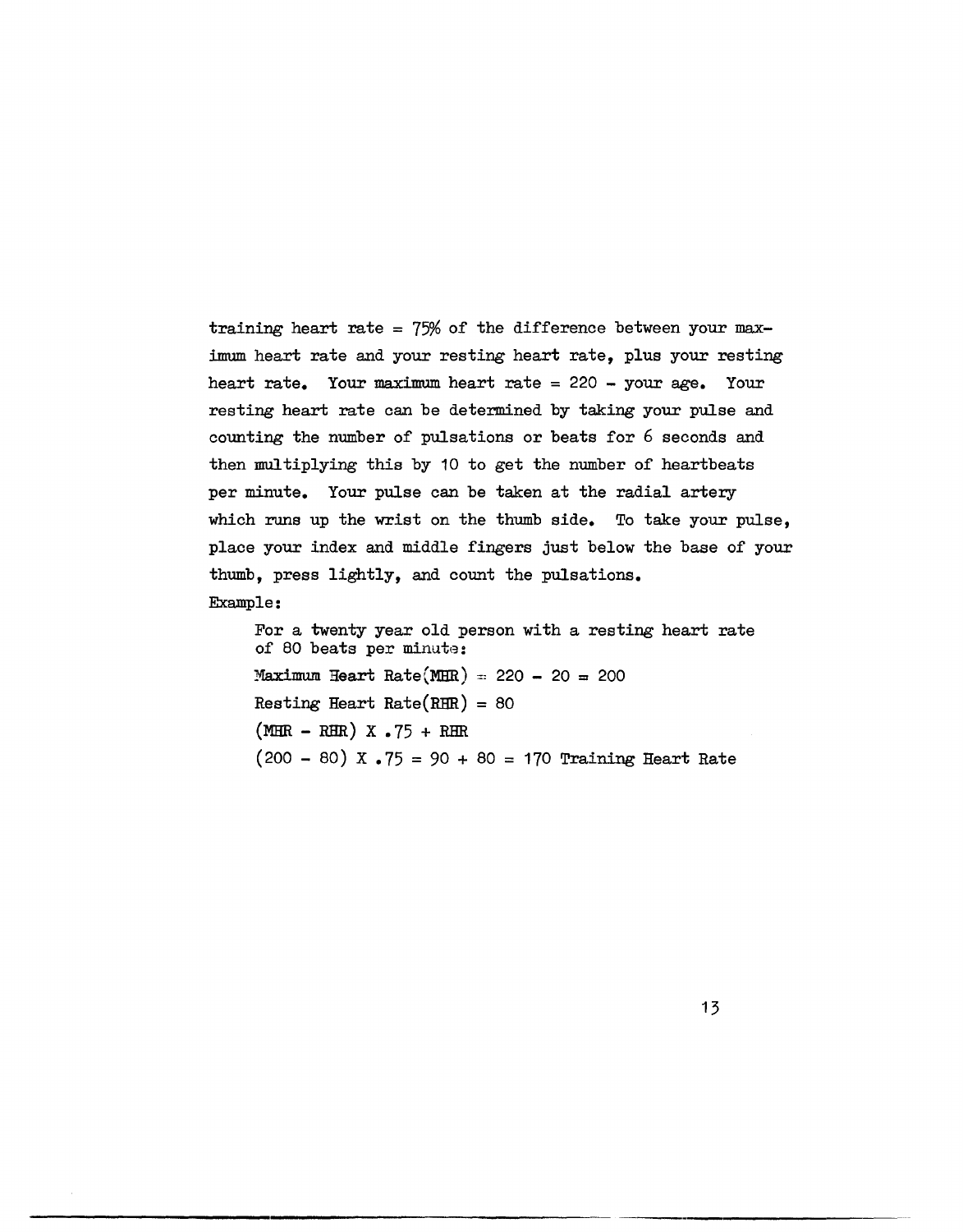To give you a general idea of an acceptable weight for a person of your height, the following is a table of suggested body weights:

## SUGGESTED BODY WEIGHTS

# Range of Acceptable Weight

| Height                          | Men         | Women    |
|---------------------------------|-------------|----------|
| $(\text{feet} - \text{inches})$ | (pounds)    | (pounds) |
| 4'10"                           |             | 92–119   |
| 4!11"                           |             | 94–122   |
| 5'0"                            |             | 98–125   |
| 5!1"                            |             | 99–128   |
| 5'2"                            | 112–141     | 102-131  |
| 5'3"                            | 115-144     | 105-134  |
| 5'4''                           | 118-148     | 108-138  |
| 5'5"                            | $121 - 152$ | 111-142  |
| 516"                            | 124-156     | 114-148  |
| 517"                            | 128–161     | 118-150  |
| 5'8"                            | 132-166     | 122-154  |
| 519"                            | 138-170     | 126-158  |
| 5'10"                           | 140-174     | 130-163  |
| 5111"                           | 144-179     | 134-168  |
| 610"                            | 148-184     | 138-173  |
| 6!1"                            | 152-189     |          |
| 6'2"                            | 156-194     |          |
| 6131                            | 160-199     |          |
| 6'4''                           | 164-204     |          |
|                                 |             |          |

Note: Height without shoes; weight without clothes.

Source: Nutrition and Your Health: Dietary Guidelines for Americans, 1980.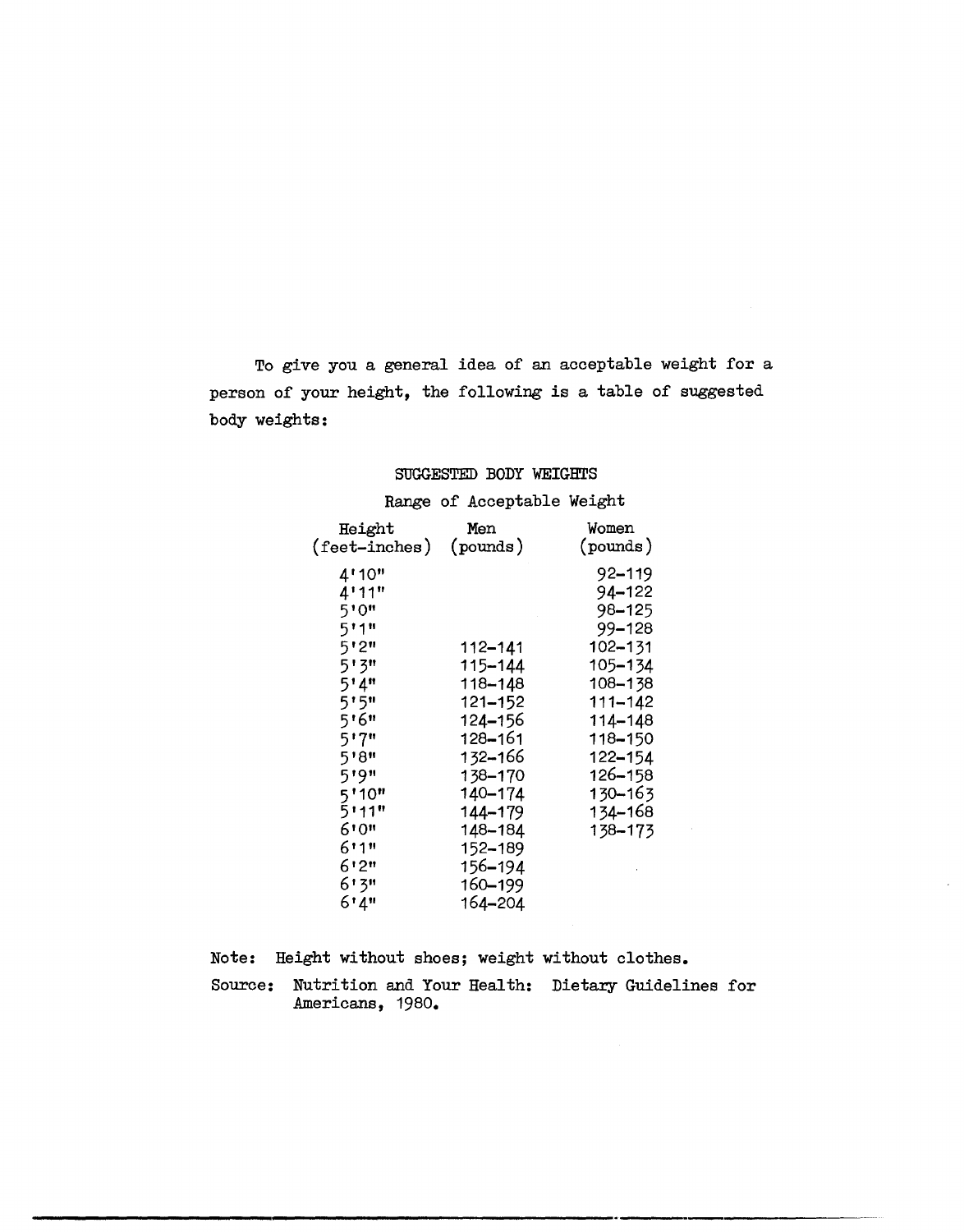# Dietary Guidelines for Americans and SUggestions for Food Choices

1 Eat a variety of foods daily. Include these foods every day: fruits and vegetables; whole grain and enriched breads and cereals; milk and milk products;meats, fish, poultry, and eggs; dried peas and beans.

2 Maintain ideal weight. Increase physical activity; reduce kcalories by eating fewer fatty foods and sweets and less sugar, and by avoiding too much alcohol; lose weight gradually. 3 Avoid too much fat, saturated fat, and cholesterol. Choose low-fat protein sources such as lean meats, fish, poultry, dried peas and beans; use eggs and organ meats in moderation; limit intake of fats on and in foods; trim fats from meats; broil, bake or boil-don't fry; read food labels for fat contents.

4 Eat foods with adequate starch and fiber. Substitute starches for fats and sugars; select whole-grain breads and cereals, fruits and vegetables, dried beans and peas, and nuts to increase fiber and starch intake.

5 Avoid too much sugar. Use less sugar, syrup, and honey; reduce concentrated sweets like candy, soft drinks, cookies, and the like; select fresh fruits or fruits canned in light syrup or their own juices; read food labels-sucrose, glucose, dextrose, maltose, lactose, fructose, syrups, and honey are all sugars; eat sugar less often to reduce dental caries. 6 Avoid too much sodium. Reduce salt in cooking; add little or no salt at the table; limit salty foods like potato chips, pretzels, salted nuts, popcorn, condiments, cheese, pickled foods, and cured meats; read food labels for sodium or salt contents especially in processed and snack foods.

(continued)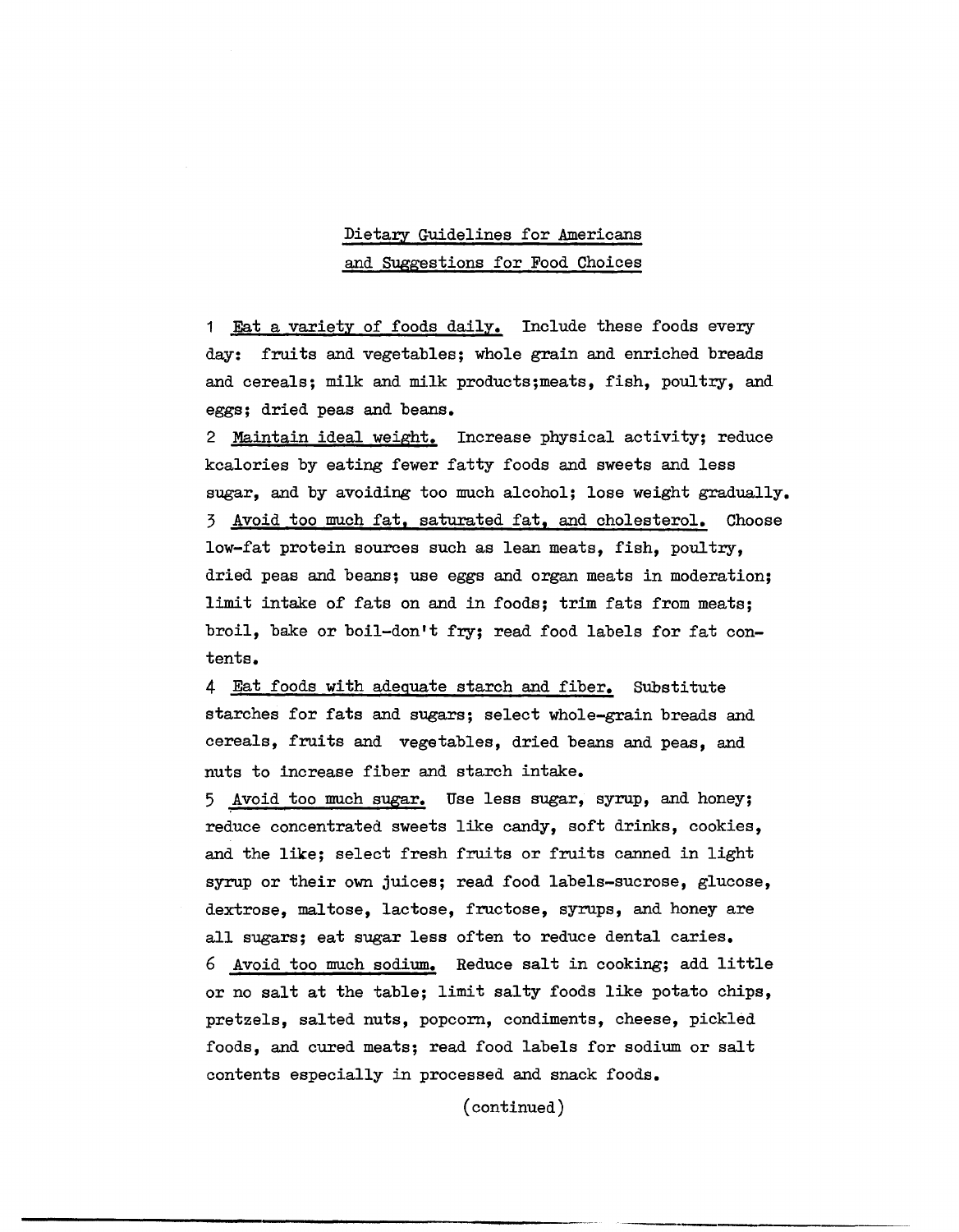7 If you drink alcohol, do so in moderation. For individuals who drink-limit all alcoholic beverages (including wine, beer, liquors, and so on) to one or two drinks per day. NOTE: use of alcoholic beverages during pregnancy can result in the development of birth defects and mental retardation called Fetal Alcohol Syndrome.

Source: Nutrition and Your Health, Dietary Guidelines for Americans (Washington, D.C.: USDA, USDHHS, 1979).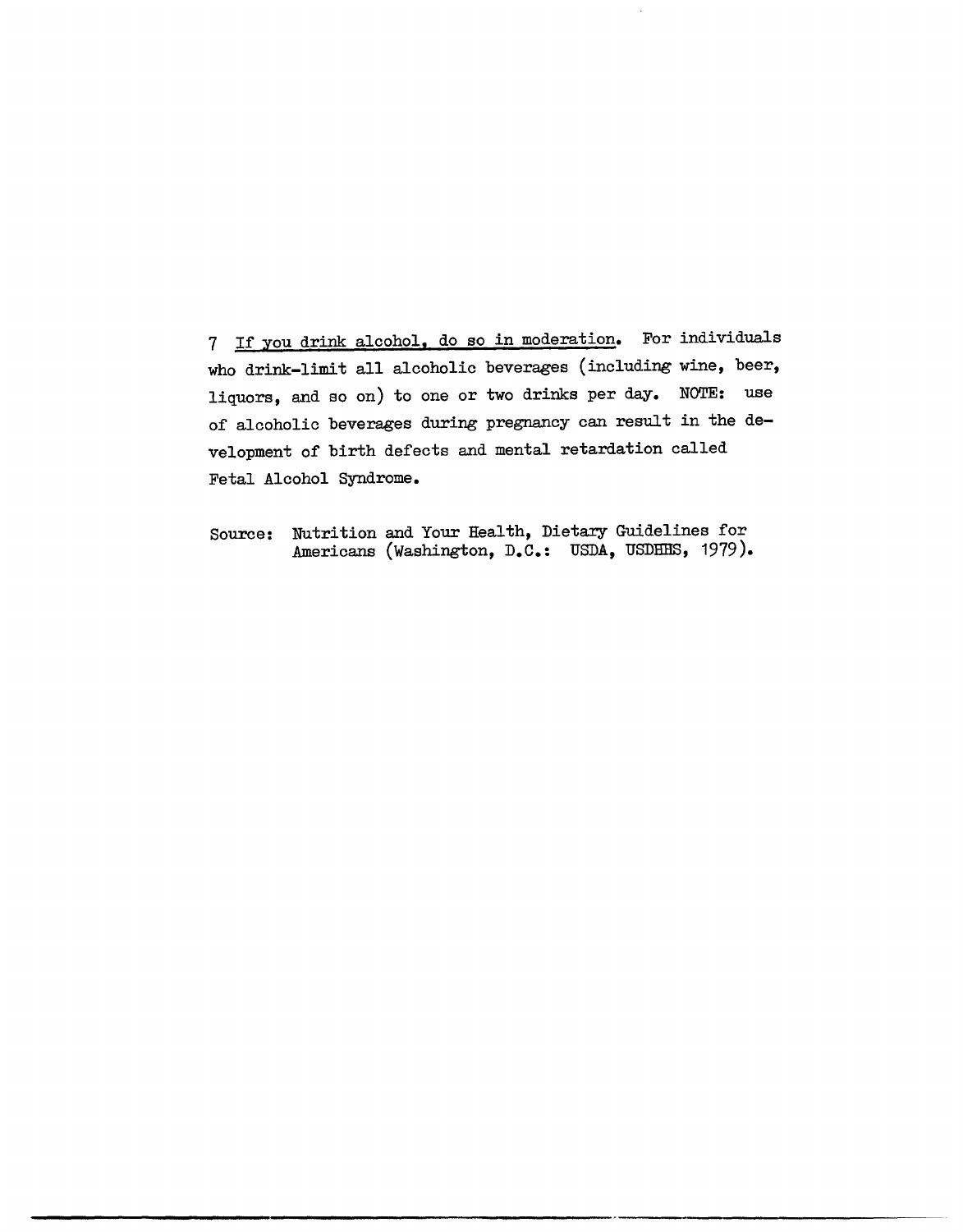The foods we eat are used by the body to maintain and build body tissues, regulate body processes, supply heat, and thus to sustain life. Proper nutrition through the right food choices helps to prevent illness and promote optimum health. Your physical fitness is a combination of nutrition, exercise, and rest, and you must assume the responsibility for the maintenance of these factors in order to achieve your body's full potential for performance.

This booklet is meant to be used as a guide to improve your ability to make healthy food choices and achieve optimum health, but it is not meant to be a substitute for professional nutrition counseling. The final page of this booklet provides a list of sources of further nutrition information and counseling available on the Ball state campus.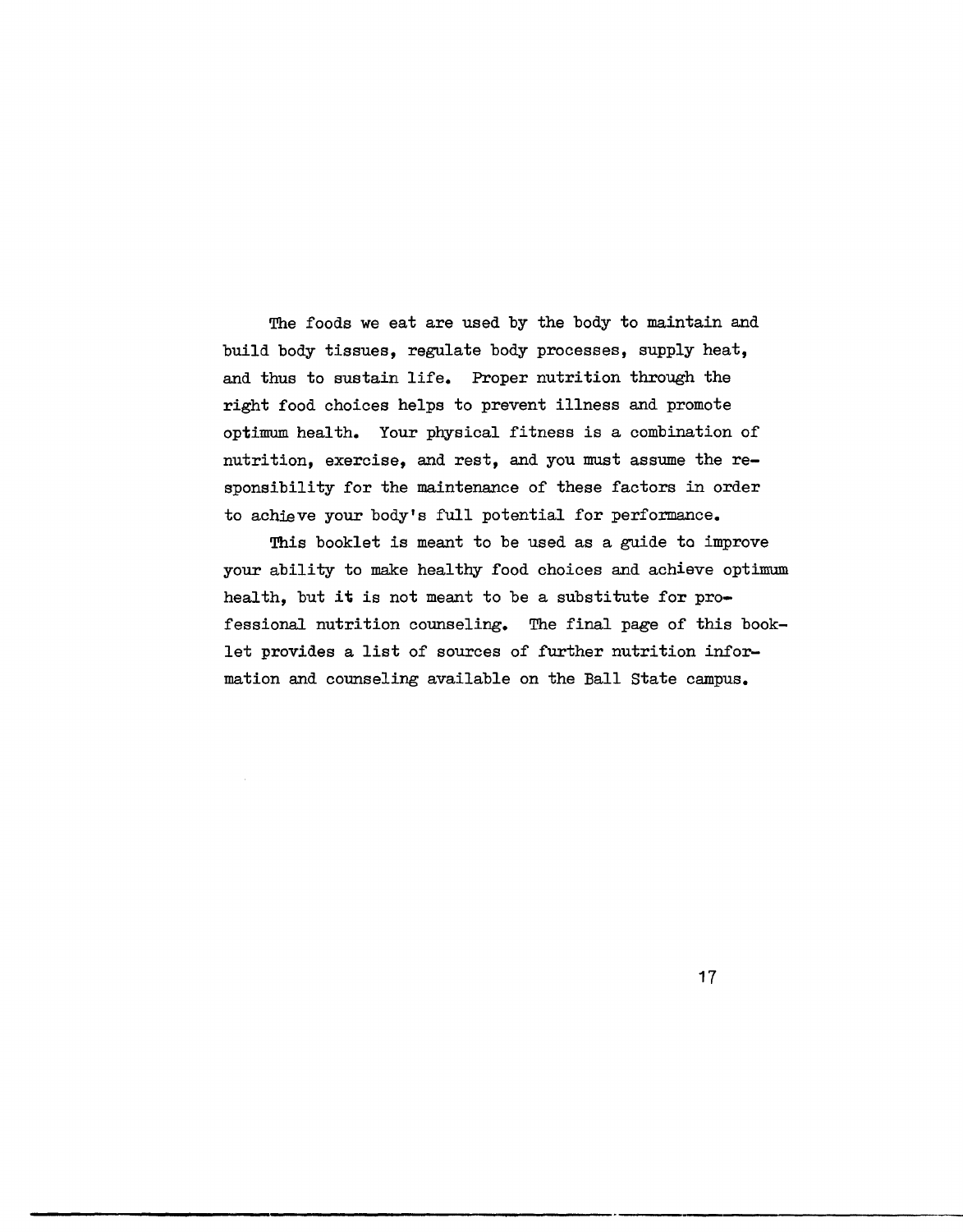## ON-CAMPUS NUTRITION RESOURCES

DEPARTMENT OF HOME ECONOMICS Practical Arts 150

285-5932

NUTRITION COUNSELING CENTER Schermer House, Riverside Avenue 285-5955

Fees for services of the Nutrition Counseling Center depend on the particular service you request.

Individual or group nutrition counseling is available for all stages of life, including pregnancy, lactation, infancy, childhood, adolescence, and adulthood. The counseling includes analysis and suggestions about your consumption of vitamins, minerals, fats, carbohydrates, sugars, and calories.

Weight Management Program: The Nutrition Counseling Center and the Human Performance Lab work together to offer an individualized one-year program for weight reduction. This comprehensive program includes cardiorespiratory examinations by monitoring at rest and during exercise on the treadmill, exercise training, individual diet counseling, and behavior modification instruction. For an appointment, call 285-5922.

The director and graduate assistants of the Nutrition Counseling Center are available to speak to groups on a variety of nutrition-related topics.

RESIDENCE HALL DINING SERVICE Carmichael Hall, McKinley Avenue 285-1967

In addition to providing for the needs of residence hall students, the dining service offers them other free services. Special nutrition counseling, for example, is available for residence hall students with special health concerns. This service also makes general information on nutrition and health available to the whole campus community. You can stop by the REDS office or call the information number for details.

#### OTHER RESOURCES

The Student Health Center, Ball Memorial Hospital, and the YMCA. offer nutrition counseling and weight management programs.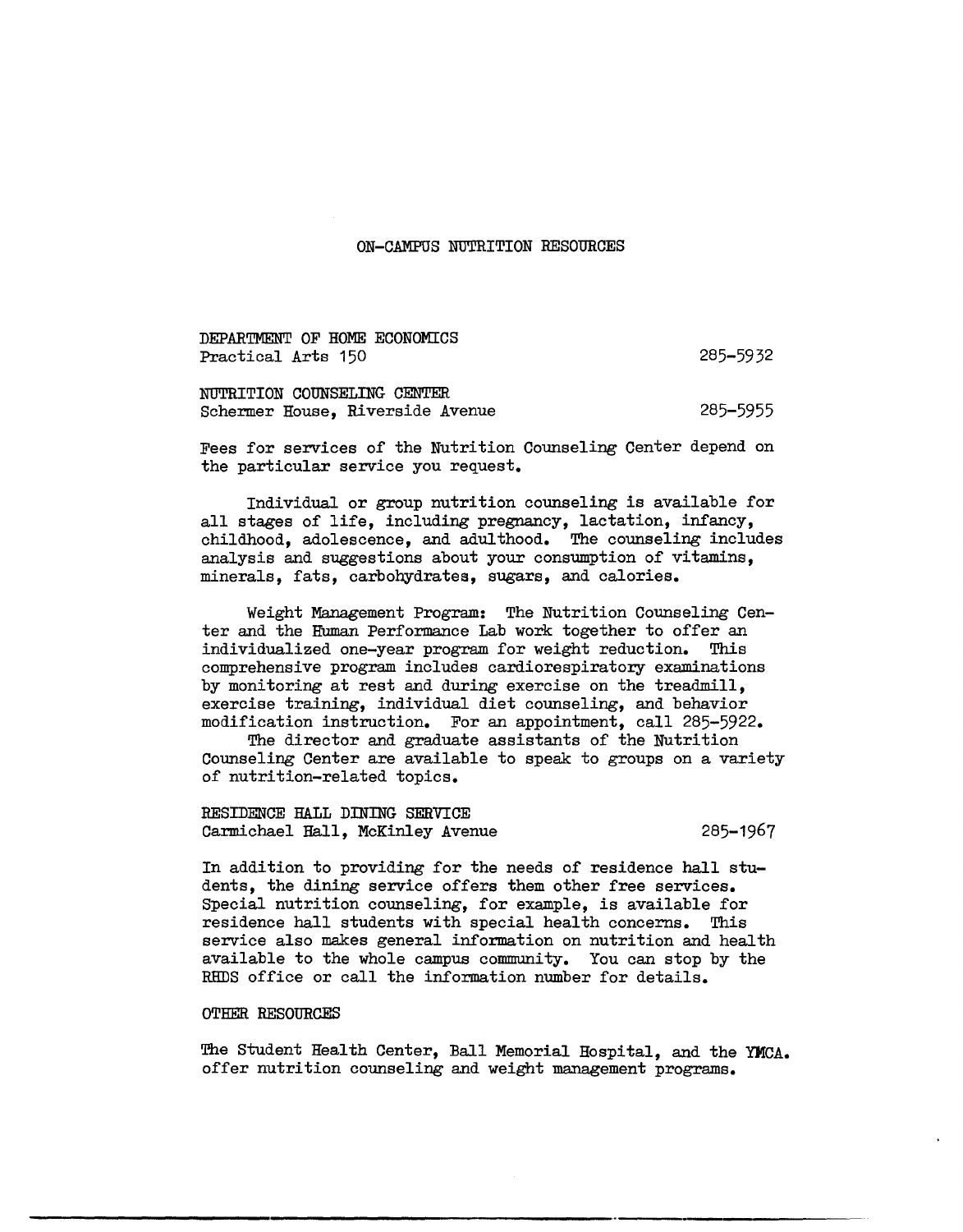This project involved the writing and design of a booklet on various topics related to nutrition such as the daily food guide, the exchange system, the calculation of calorie needs, and exercise and weight control. Its purpose is to serve as a guide for individuals beginning college-life or lite on their *own* who are faced with the responsibility for making the correct food choices to maintain their health. It was designed with students on the Ball State campus in mind, and with the intent that the final booklet could be used to provide students with nutrition information along with the orientation materials which they receive from the university. This would provide them with some basic nutrition informa tion to serve as a guide along with sources for further nutrition reference on the campus.

An additional part of the project consisted of the design and distribution of a questionnaire. The purpose of the questionnaire was to determine areas concerning nutrition that the students themselves were not sure of or would like to learn more about. These questions would also help determine the potential use of the booklet by the students. Two-hundred questionnaires during limit to distributed at **Fandom,** The semple consisted of students living in two of the dorms on the Ball state campus, laFollette and Studebaker. These dorms were selected because of the representative sample inhabiting them. Both dorms contained both male and female students, and did not contain specific groups or classifications such as those found in the all-female, honors, w. the division hall or senior dorms. The students were asked at random if they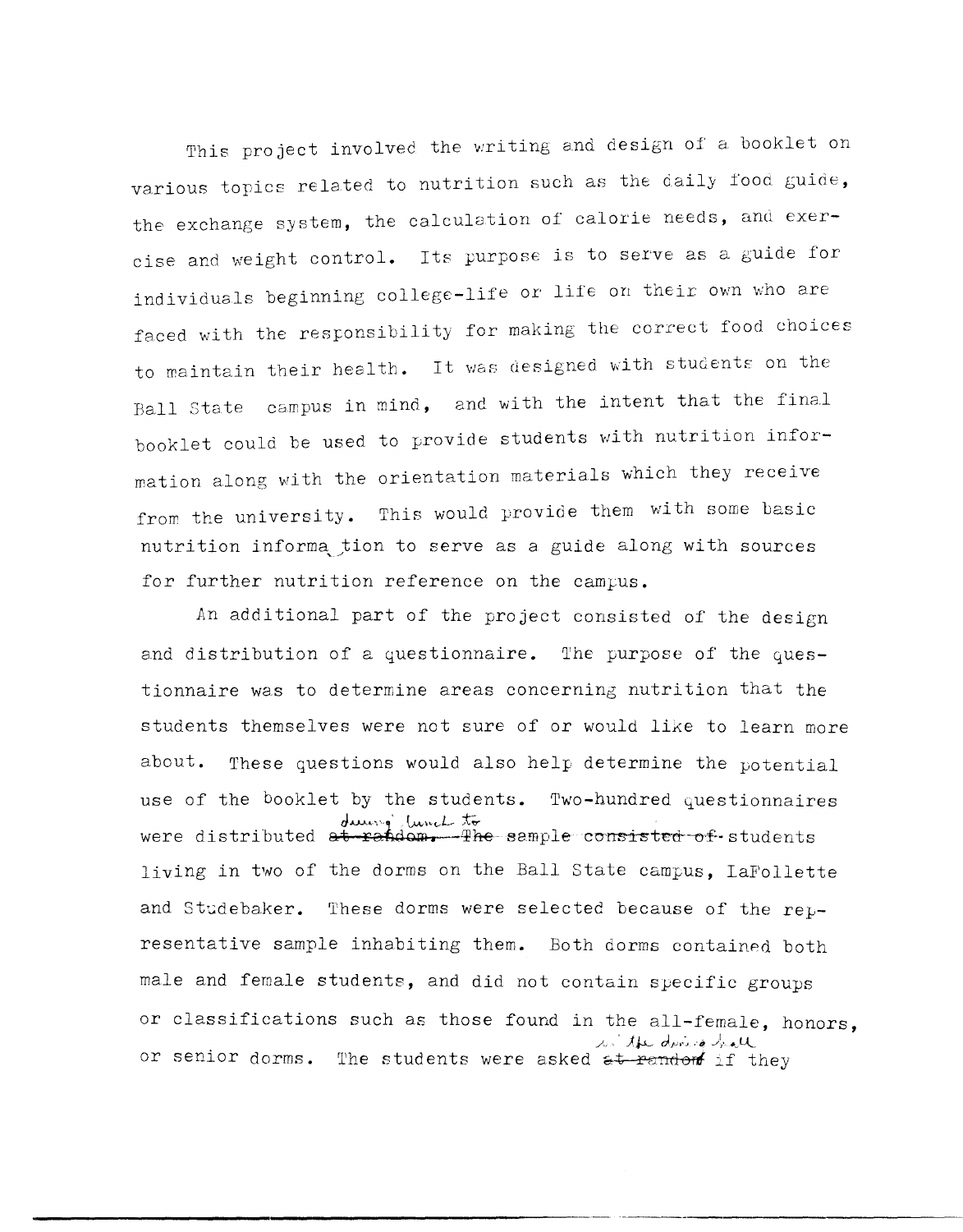would be willing to fill out a questionnaire on nutrition. Of the two-hundred questionnaires completed, 110 of the students were freshmen, 54 of the students were sophomores, 28 were juniors, and 8 were seniors. All of the students surveyed were either living in the dorm permanently or planning to move off of campus.

The area found to be of the most interest to the students was determining the number of calories required by your body daily. This area was indicated by 110 students. The next area of high interest was weight control, with 91 students showing interest in this topic. Vitamin supplementation received <sup>88</sup> votes of interest, foods to evoid or limit the use of in the diet received 78, the appropriate serving sizes received 66, the most nutritious ways to prepare food items received 63, the number of servings required from each of the food groups each day to make up a balanced diet received 59, the exchange system for meal planning and eating disorders both received 52, followed closely by the importance of exercise with 51, the benefits of eating a healthy diet received 41, the dietary guidelines received 31, and on the lower end of the scale were the types of foods that belong in each group with 19, and the four main food groups with only 9 votes.

The majority of the students surveyed felt that knowledge or increased knowledge concerning these areas would improve their ability to make healthy food choices, with 169 giving a positive response and 26 giving a negative response. This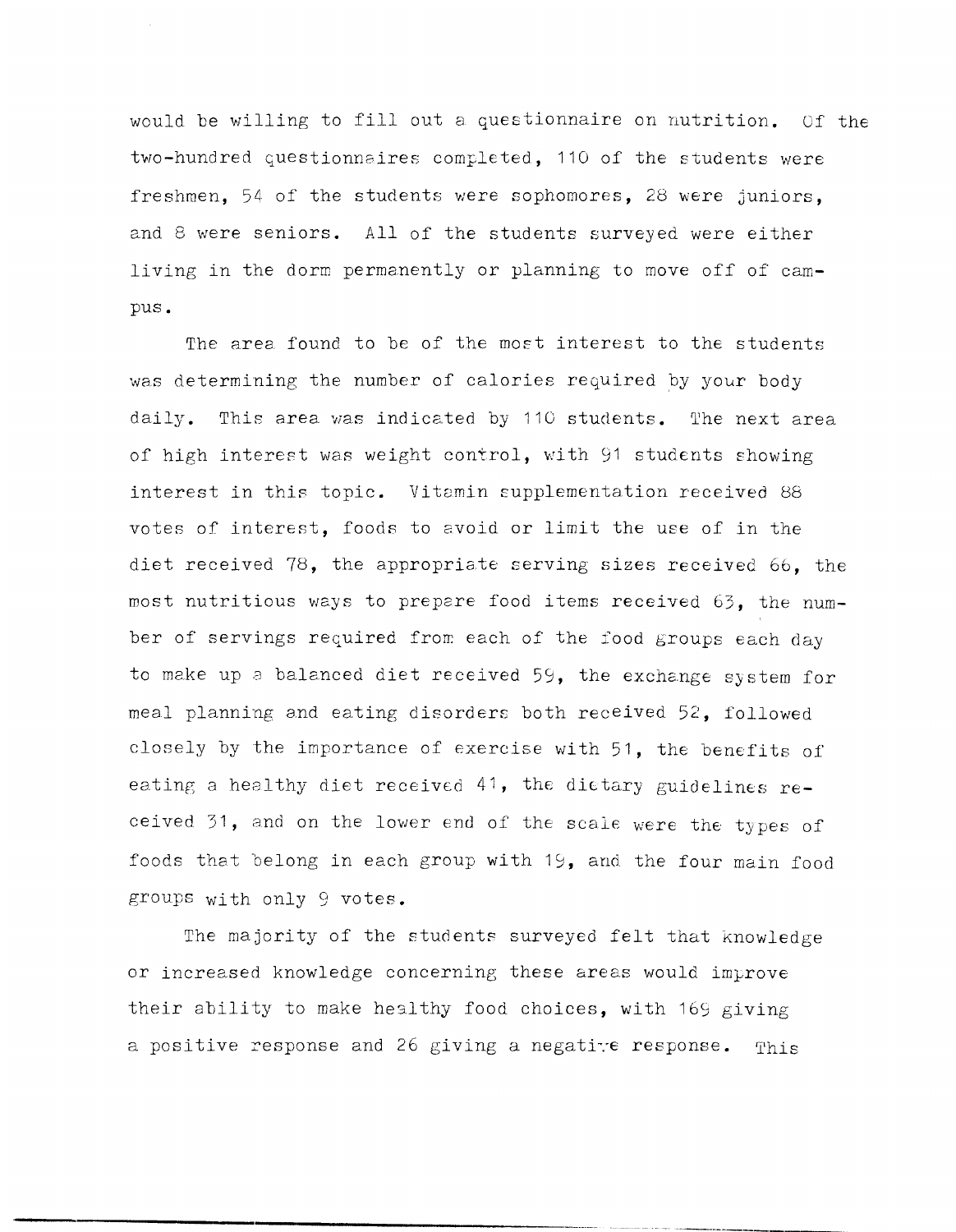indicates that there is a need for this type of information to be provided for these students. The response to the question of whether or not to include nutrition information in their orientation to Ball State was not as definitive. with 97 students indicating that they felt it would be helpful and 100 indicating that they did not feel that this information should be included in orientation. Two Etudents were undecided. These results indicate that orientation may not be the best time to get the students attention concerning nutrition, and that alternative times and locations should be investigated to provide this information. Areas that students indicated interest in other than those listed included: cholesterol, the calorie content of some foods, weight training and nutrition, amino acid supplementation for athletes, and the reasons for avoidance of red meats and animal fats in the diet.